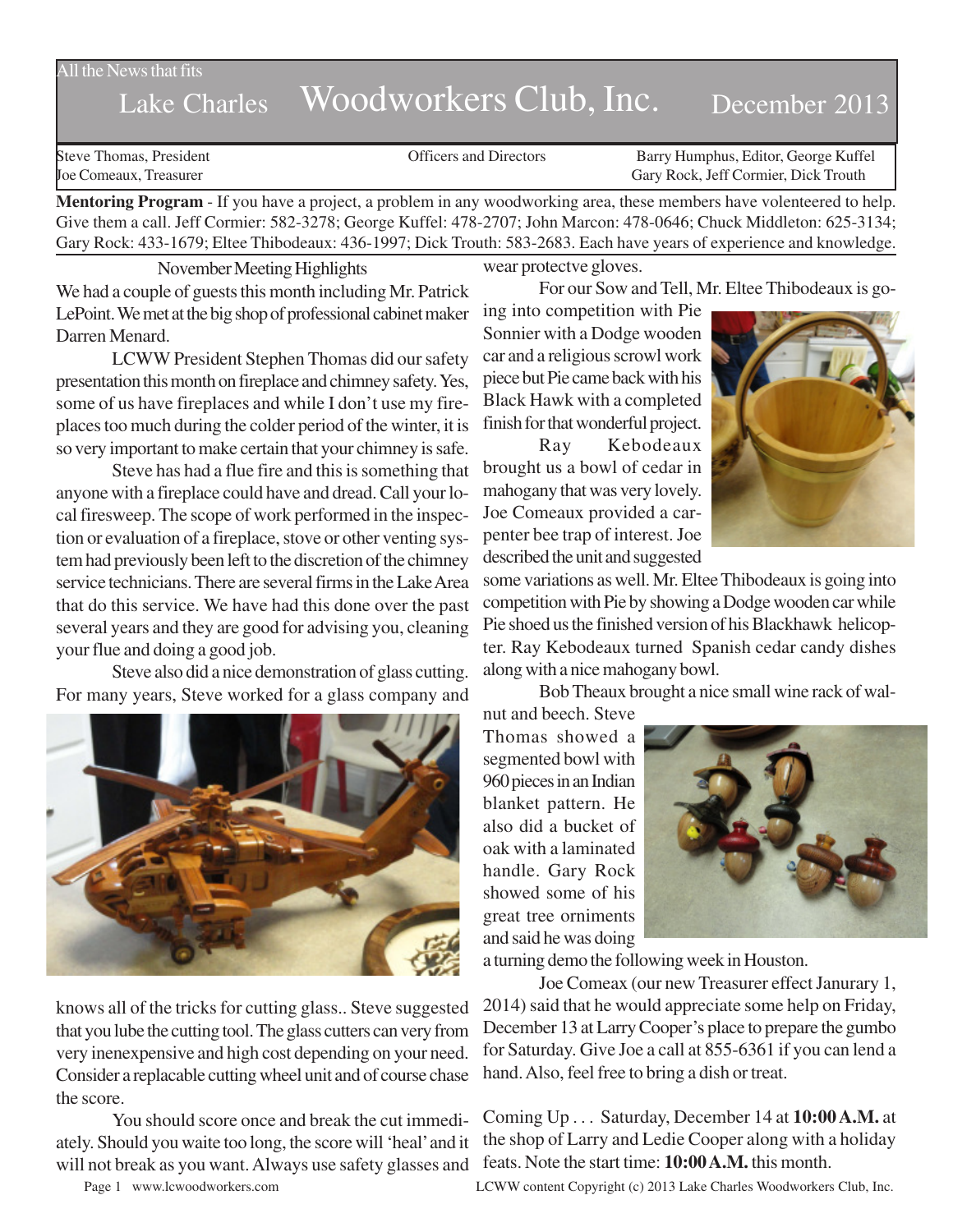### Selecting Sheet Goods

**HARDWOOD PLYWOOD**: Veneers (softwood or hardwood) glued in layers with alternating grain, and covered with hardwood veneer.

The traditional sheet good of choice for everything from furniture and cabinets to wall paneling and boxes. Available Sizes: 1/4", 1/2", and 3/4" are most common. Occasionally, you'll find 1/8", 3/8", and 5/8" in some species. Common Grades include Face: AA, A, B, C/D/E, Special. Back: 1, 2, 3, 4. Core: J, K, L, M. Panel types: Technical type, Type I, Type II (Type II most common for interior use.)

 More stable and less expensive than solid wood, widely available, made in a variety of species, and with many choices for veneer matching on faces. Cons: Thick sheets are heavy, exposed ply edges may mean you'll have to band with solid wood, thin face veneers (1/32") are easy to sand through and damage.

Home centers carry a few species, such as oak, birch, maple. Turn to building suppliers and hardwood retailers for other species. Price (3/4"x4x8', sheet unless noted): \$35 to \$100+. Prices vary greatly due to species, face and back grades, ply count, and cut of veneer. A/2 or B/2 is reasonably priced and suitable for furniture.

**BALTIC AND FINNISH BIRCH** : Made from ultra-thin (1/16"), void-free birch veneers. Finnish birch is like Baltic, but is made with exterior adhesive for outdoor use. Used to create shop jigs and fixtures, cabinets, drawer sides, furniture, and as a substrate. Available Sizes: In millimeters: 4 (1/8"), 6.5 (1/4"), 9 (3/8"), 12 (1/2"), 15 (5/8"), and 18 (3/4") in 60x60" sheets.

There are no standardized grades, but manufactured with void-free plies and face veneers carrying a grade of B or better. Pros: Stiff, stable, consistent thickness, no voids, nice-looking edge, holds screws. Cons: Hard to find, costly, odd (60x60") size sheet, available only with birch face. Where to find it: Woodworking-supply stores, hardwood retailers, mail-order catalogs (small sizes). Price (3/4"x4x8', sheet unless noted): \$45+ for standard-size 60x60" sheets.

**APPLEPLY D**: American version of Baltic birch with alder and birch core plies and quality veneer faces. Birch face is standard, other woods available. Uses: Same uses as Baltic above, plus applications where a fine-hardwood face veneer is needed. Available Sizes: Available in 1/4", 3/8", 1/ 2", 3/4", 1", and 1-1/4" thicknesses, in 4x8' sheets.

 No standardized grades, but manufactured with void-free plies and face veneers carrying a grade of B or better. Pros: Stiff, stable, void-free, nice-looking edge, holds screws, offers a variety of face veneers. Cons: Difficult to find, costly, requires large order to get optional veneers.

Where to find it: You'll find distributor information at www.statesind.com. Price (3/4"x4x8', sheet unless noted): \$50+.

**BENDABLE PLYWOOD**: Plywood with a single face veneer and core plies with all grain running perpendicular to face to allow cross-grain bending.

Used mostly as a substrate for building cabinets, etc., with rounded corners. Sheets with clear face veneers are suitable for furniture. Available Sizes: 1/8" and 3/8" are common, though thicker sheets are produced. Sold in 4x8' sheets.

Common Grades: Able to conform to tight radii without splitting or cracking with no need for kerf-bending or steaming. Pros: Flexibility allows radiused corners, decorative shapes. Cons: Not designed for structural use, quality of face veneer varies greatly. Where to find it: Building-supply stores and hardwood retailers. Price (3/4"x4x8', sheet unless noted): \$35+ (1/8" 4'x8' sheet). Edited from Wood Magazine.

#### It Pays to Buy Good Plywood

Is it your imagination or is good plywood getting harder to find? Not if you shop smartly. Armed with these buying tips, you'll sort the stack like a pro to pick the perfect plywood for your next project.

When evaluating a sheet of plywood, start by looking at its edge. Thin veneers of wood, glued and pressed with crossing grain directions—transform humble core woods into sheets that are wider, flatter, and more dimensionally stable than anything found in nature. But modern plywood manufacturing, especially overseas, has shifted from birchonly cores to other often-inferior woods at the expense of core quality and stability.

When examining plywood, ask yourself: Are the layers straight, of a consistent thickness, and free of large voids? Irregularities in the core veneers can telegraph through to the thin face veneer and broadcast themselves during sanding and finishing.

Sight along the edge to check the sheet's straightness. A bow indicates unevenly dried core material that only warps more, as cutting the sheet releases internal tension.

Although the 13-ply construction is more forgiving of the overlapping core layers and voids than standard 7-ply sheets, the defects can be severe enough to telegraph as an undulating face, especially with a glossy finish. The superthin face veneers, around 1/50", would make sand-through difficult to avoid, and cross-cut splintering a near certainty. So watch for this as you make your selections.

Page 2 Lake Charles Woodworkers Club, Inc. One alternative to traditional veneer-core plywood, combination-core plywood, eliminates worries about incon-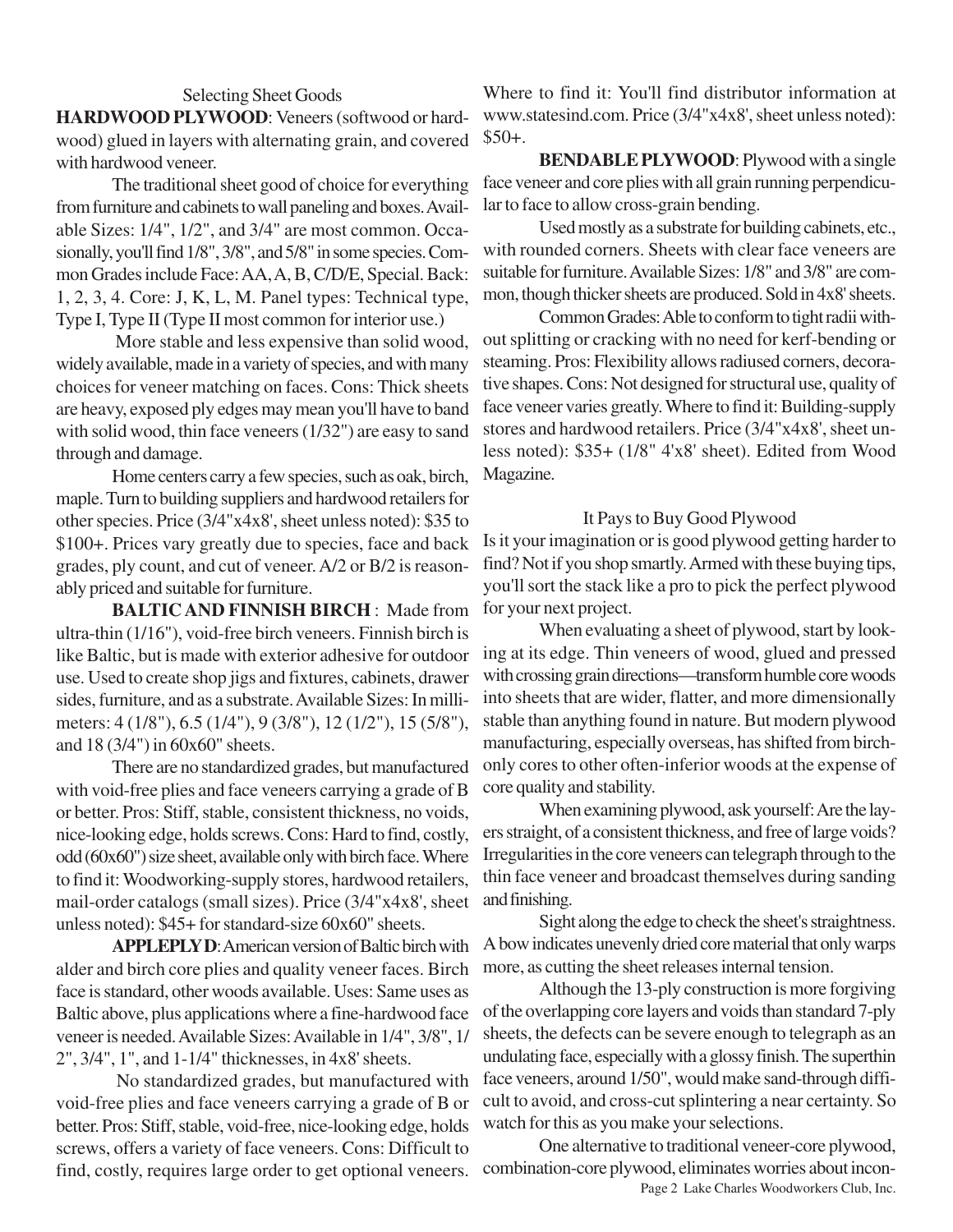It Pays to Buy Good Plywood - Continued sistency and flatness by retaining the three center veneer plies and replacing the outer plies with medium density fiberboard (MDF). The MDF provides a smooth and flat surface immediately below the veneer faces.

As strong as plywood must be on the inside, it must also be pretty on the outside. Plywood grading, as much aesthetic art as science, designates one face as the front and one as the back; grading is on separate scales.

Most domestic hardwood plywood manufacturers use the Hardwood Plywood and Veneer Association's (HPVA) voluntary standards for grading. The front face, judged for uniformity of color and consistency of grain, receives an AA, A, B, C, D, or E grade. For the back face, the grade is designated 1, 2, 3, or 4, with respectively less-restrictive allowances for defects and repairs.

Much like hardwood, hardwood plywood comes in plain-sliced, riftsawn, and quarter cuts. But unlike hardwood, face veneer can also be rotary-sliced, a method in which the veneer is peeled off spinning logs, like a roll of toilet paper. This produces an unnatural, wide, swooping grain pattern, but generally yields the most veneer of the cutting methods, producing the least-expensive sheet.

I was prevleged to watch this peeling operation at the All-Woods Schrodure vineering facility may years ago and it was amazing to watch the huge machines being used in this plant.

For non-rotary-cut face veneers, look for the glueup pattern where the face veneers are matched on the plywood core, as you might match veneers on your own project.

The C3-graded red-oak plywood is sold in the home center as "cabinet-" or "furniture-grade" plywood. At a quick glance, the rotary-cut faces looks decent. But close inspection of the edges often reveals uneven core veneers, large voids, and a distinct curl. Watch for this when buying.

Manufacturers of A1-graded plywood don't skimp on the core materials. The hardwood-store-bought sheet has consistently even core veneers and a plainsawn, slip-matched face. The price, 50% costlier than C3, is justified for projects that display both faces. If you can afford this stuff, go for it.

Combination-core plywoods combine the best qualities of veneer-core plywood (rigidity and screw-holding power) with MDF-core products (surface flatness and dimensional consistency) into a furniture-friendly sheet.

Unless you need ultra-high-end (and high-cost) AAgraded hardwood plywood, stick with A1, A2, B1, or B2 for furniture or cabinets with visible faces. Rarely will a hardwood plywood dealer carry more than a handful of grades.

Rather, at a well-stocked dealer, you'll find a selection consisting of a good-on-two-sides (G2S) grade, such as A1, alongside a lesser grade, such as B2, often in multiple species. A good-on-one-side (G1S) grade, like A4, might also be on hand, but retailers often only stock this in 1/4" for case backs. From Wood Magazine, edited by Barry Humphus

## Sawing Plywood Tactics

When fibers, splinters, or even sizable chunks of wood break away from your workpiece while you're cutting or shaping it, that's chip-out. Fortunately, you can avoid nearly all of that surface damage by taking a moment to prepare before you cut, rout, or joint a piece of wood.

Follow two basic rules to prevent chip-out: Use sharp cutting tools, and provide solid backing for surfaces that are likely to be damaged. I've described below some of the best ways to lend that support, no matter which cutting tool you use.

Start with a "scoring" cut on furniture-grade plywood or solid wood that shows a tendency to chip out. Set the blade just 1/8" above the table, and run the workpiece through. Then raise the blade and make the final cut.

You'll get cleaner results because in a scoring cut the blade's teeth meet the wood at a shearing angle, rather than pushing down on the bottom surface of the stock. Also, shallow cuts produce better results than deep ones because you're not forcing as much sawdust through the kerf.

When crosscutting with a miter gauge, use an auxiliary wooden fence to back the workpiece in line with the blade. Most traditional miter gauges include screw holes that you can use to add an auxiliary fence. If you have an extruded-aluminum fence on your miter gauge, use double-stick tape to attach a temporary wooden fence.

## **Now Is The Time To Pay**

This time of the year is specail for all of us and it is also special for the Lake Charles Woodworkers as well. To do what we do as an organization, we need your support in terms of your continued membership. The small fee you pay each year (\$20) pays for many things including a full family membership, our Newsletter, our website (currently under construction), the prizes we hand out to members each month and the end of the year gathering with food, cheer and companionship.

Please consider a membership for 2014 for yourself and family. Of course each member of the Lake Charles Woodworkers wishes you and your family a most joyous holiday and a glorious new year.